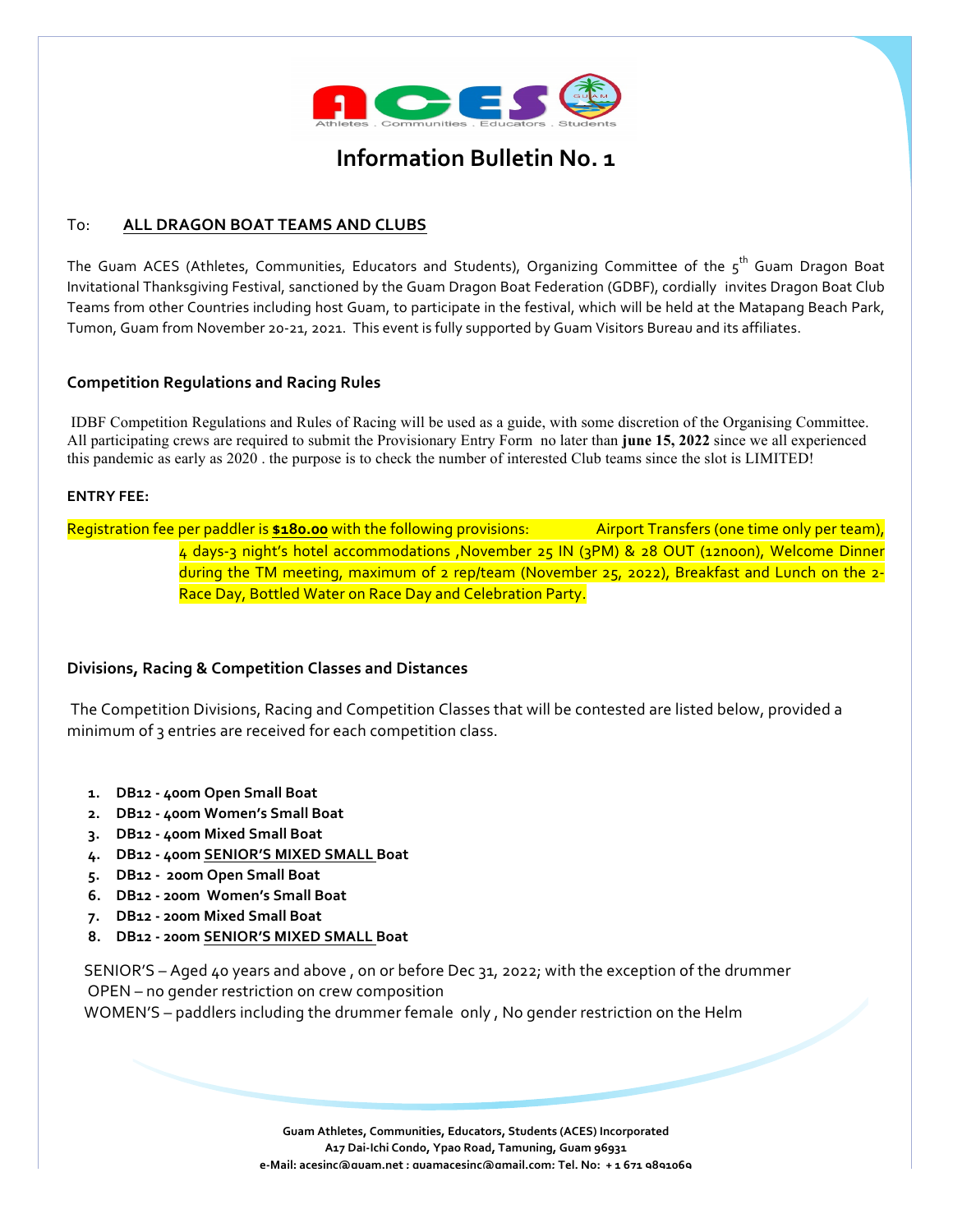DB12 MIXED – minimiun of four (4) and Maximum of five (5) paddlers of either gender, - no restrictions on the Drummer and Helm

RACING DISTANCE - 200m and 400m only

 TEAM COMPOSITION:

DB12 -10 paddlers, 1 Drummer, 1 Helm, 2 Reserves, 1 Team Manager, 1 Coach

\*Boosters are allowed, for a fee (\$180.00 / person) with same provisions.

**OUTLINE PROGRAM:** The program is provisional and to assist teams with their planning.

| November 25, 2022 (Friday) | Arrival of all Teams<br><b>Official Practice</b> |  |
|----------------------------|--------------------------------------------------|--|
|                            |                                                  |  |
|                            | Team Manager's Technical Meeting                 |  |
| November 26, 2022          | Race Day - 400m Straight Course                  |  |
| (Saturday)                 | 400m Finals                                      |  |
| November 27, 2022          | Race Day - 200m Straight Course                  |  |
| (Sunday)                   | 200 <sub>m</sub> Finals                          |  |
|                            | <b>Awards Presentation</b>                       |  |
|                            | Victory Celebration                              |  |
| November 28, 2022          | Departure of all Teams                           |  |
| (Monday)                   |                                                  |  |

The above program is provisional and is provided to assist crews with their initial planning. This program is subject to changes. The competition classes by day will be confirmed after all confirmed Entry Forms have been received.

#### **Prizes**

Trophies and medals will be awarded to the winners. Every participating team will receive a souvenir as remembrance.

# **Ground Arrangement Package**

Guam Athletes, Communities, Educators, Students (ACES) Incorporated A17 Dai-Ichi Condo, Ypao Road, Tamuning, Guam 96931 **e-Mail: acesinc@guam.net ; guamacesinc@gmail.com; Tel. No: + 1 671 9891069**